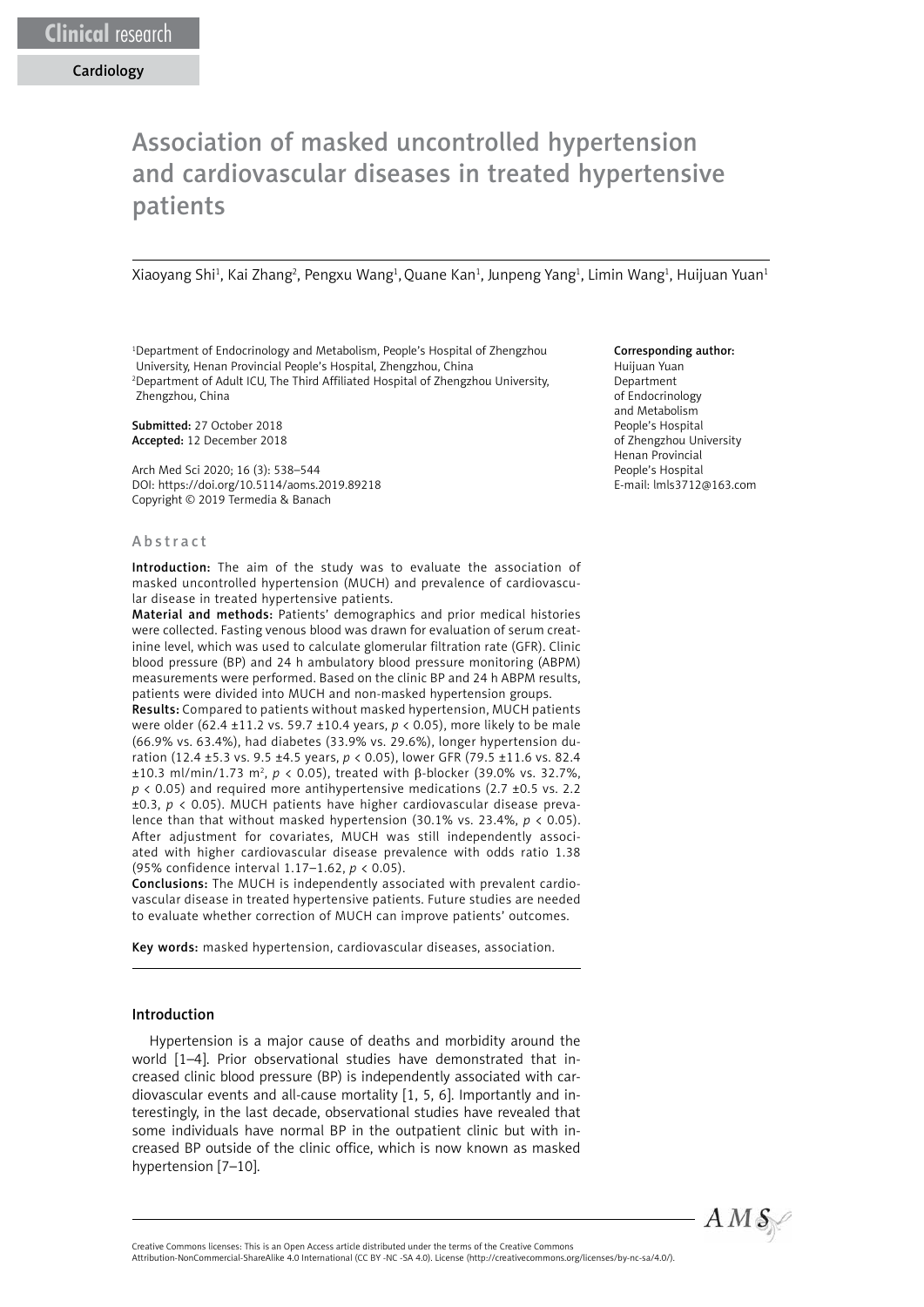Accumulating evidence has shown a high prevalence of masked hypertension in both treated and untreated hypertensive patients [11–14]. However, cardiovascular risk of masked hypertension is unclear and needs further elucidation. For example, some, but not all, studies reported that masked hypertension was independently associated with higher incidence of cardiovascular events and allcause mortality [15, 16]. However, other studies did not observe such an association after adjustment for traditional risk factors [17, 18]. The discrepancies between these studies might be due to differences in study design, population characteristics, BP measurement methods and masked hypertension definition. In addition, most of the prior studies were conducted in United States and European populations, and the association between masked hypertension and cardiovascular risk in Chinese populations is unknown.

Therefore, in our current cross-sectional study, patients with primary hypertension from our outpatient clinic were enrolled. Thwenty-four hours ambulatory blood pressure monitoring (ABPM) was performed to diagnose masked hypertension based on the guideline recommendation [19]. The aim of our current study was to evaluate the association of masked uncontrolled hypertension (MUCH) and the prevalence of cardiovascular disease in China's hypertensive patients. Hopefully, data from our current study will provide a foundation for future studies to further investigate whether treatment of MUCH could improve cardiovascular outcomes in these patients.

## Material and methods

## Participants' enrollment

Patients with primary hypertension in our outpatient clinic were enrolled after informed consent was obtained and patients were seen and enrolled in the general cardiologic clinic. Our current study was approved by the Clinical Research Ethical Committee of Henan Provincial People's Hospital. The inclusion criteria were as follows: age 50–75 years, and patients were able to perform daily activity during 24 h ABPM measurement. The exclusion criteria were as follows: newly diagnostic hypertension, secondary hypertension, had myocardial infarction, ischemic or hemorrhagic stroke in past 12 months, had exacerbated congestive heart failure in past 3 months, had chronic kidney disease (CKD)  $\geq$  stage 3, or could not ambulatory voluntarily during 24 h ABPM measurement or could not finish 24 h ABPM measurement.

## Data collection

Demographics and prior medical histories were extracted from the electronic health record in the outpatient clinic system. Fasting venous blood was drawn for evaluation of fasting blood glucose (FBG), uric acid (UA), total cholesterol (TC), and creatinine level. In specific, serum creatinine level was used to calculate glomerular filtration rate (GFR) based on the Modification of Diet in Renal Disease (MDRD) formula [20] and GFR < 60 ml/ min/1.73 m<sup>2</sup> was considered as  $CKD \geq$  stage 3.

## Clinic BP and 24 h ABPM measurements

Clinic BP measurements were performed based on the JNC 7 guideline recommendation [21]. Specifically, no smoking or caffeine-containing beverages were allowed before clinic BP measurement. In addition, no anti-hypertensive medications were allowed before the clinic visit. Patients sat quietly for 10 min with the back supported and the appropriate cuff size was used with the bladder encircling at least 80% of the non-dominant arm (Omron HEM-8731, Tokyo, Japan). The patient's arm was placed on the desk at heart level. Three readings with a 1-minute interval between measurements were performed and the last two readings were averaged as clinic BP. 24 h ABPM measurement was performed based on the European Society Hypertension practice guideline recommendation (Spacelabs 90217, Spacelabs Inc, Redmond, Wash) [19]. Daytime and nighttime intervals were determined using sleep time reported by patients' diary cards. At least 20 valid awake and 7 valid asleep measurements should be recorded. Based on the guideline recommendation [19], the definition of MUCH in our current study was clinic BP < 140/90 mm Hg and daytime BP > 135/85 mm Hg.

## Statistical analysis

Continuous variables were expressed as mean ± standard deviation (SD) and between-group differences were analyzed by Student's *t* test. Categorical variables were expressed as number and percentage of cases, and between-group differences were analyzed by  $\chi^2$  analysis or Fisher's exact test as appropriate. Logistic regression analysis was used to evaluate the association between MUCH and the composite of cardiovascular disease including coronary heart disease, ischemic stroke and chronic heart failure. Statistical analysis was conducted in SPSS 17.0 (SPSS Inc., Chicago, USA).

# Results

#### Baseline characteristics comparison

A total of 965 hypertensive patients were screened from July of 2017 to July of 2018, and finally 760 patients were enrolled (Figure 1), and among them 4 patients had prior ABPM which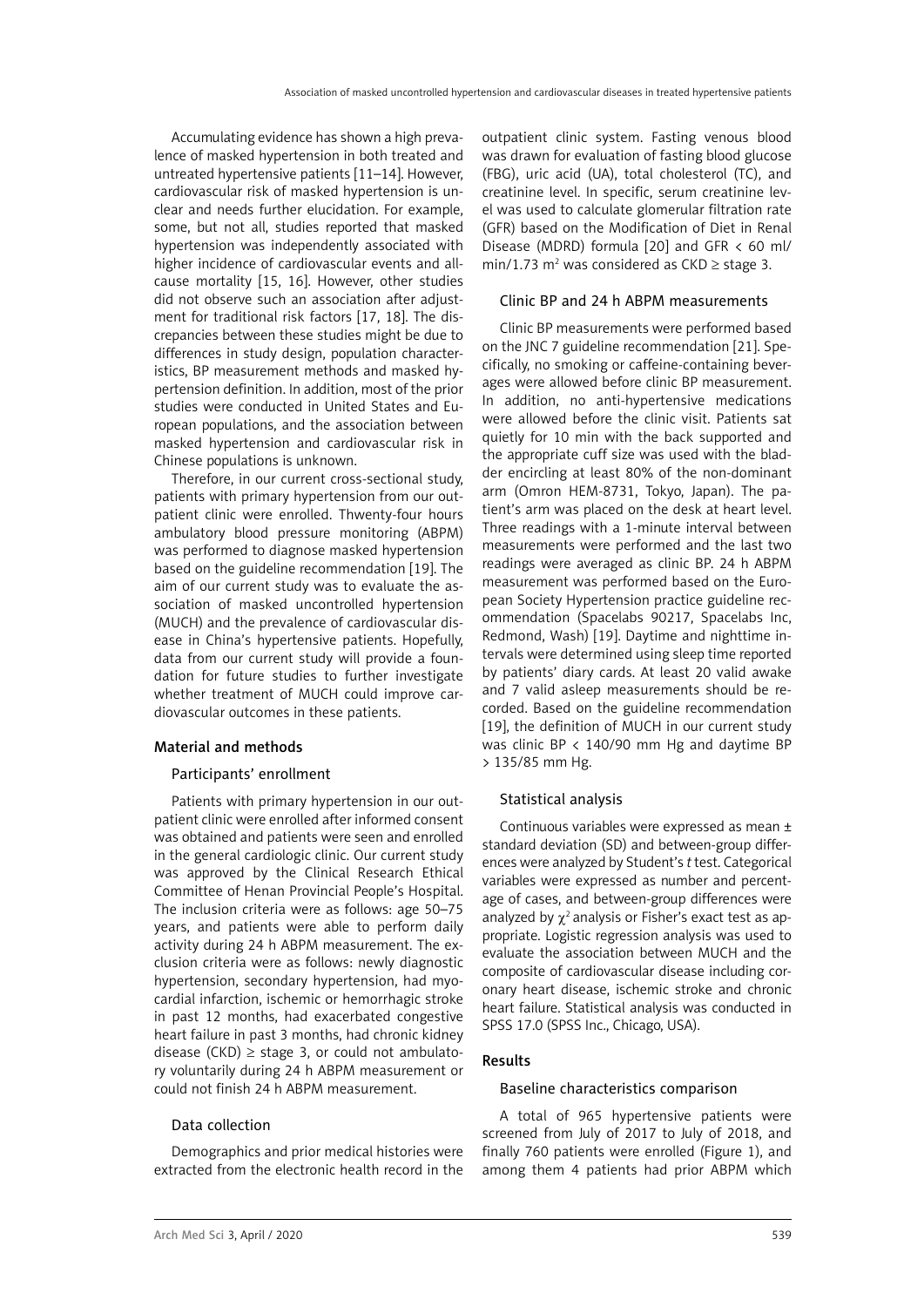

Figure 1. Schematic diagram of studied participants' enrollment

was conducted in the past 2 years. Based on the clinic BP and 24 h ABPM results, patients were divided into MUCH and non-masked hypertension groups. Between-group differences were evaluated. As shown in Table I, compared to patients without masked hypertension, patients with MUCH were more likely to be older, male and diabetic, have longer duration of hypertension and lower GFR, and be treated with a  $\beta$ -blocker, and required more antihypertensive medications, and had higher prevalence of coronary heart disease and ischemic stroke. These findings suggested that patients with MUCH had more comorbidities than those without masked hypertension.

Table I. Baseline characteristics comparison

| Parameter                                                | <b>MUCH</b><br>$(n = 236)$ | Non-masked hypertension<br>$(n = 524)$ |  |
|----------------------------------------------------------|----------------------------|----------------------------------------|--|
| Age [years]                                              | $62.4 \pm 11.2$            | 59.7 ±10.4*                            |  |
| Male, $n$ $%$                                            | 158 (66.9)                 | 332 (63.4)*                            |  |
| Current smoker, n (%)                                    | 80 (34.7)                  | 180 (34.3)                             |  |
| Hypertension duration [years]                            | $12.4 \pm 5.3$             | $9.5 \pm 4.5^*$                        |  |
| Diabetes mellitus, $n$ (%)                               | 80 (33.9)                  | $155(29.6)^*$                          |  |
| Total cholesterol [mmol/l]                               | $5.3 \pm 0.7$              | $5.3 \pm 0.6$                          |  |
| Fasting plasma glucose [mmol/l]                          | $6.1 \pm 0.6$              | $6.0 \pm 0.6$                          |  |
| Uric acid [µmol/l]                                       | 366 ±50                    | 324 ±42*                               |  |
| Creatinine [µmol/l]                                      | $80.2 \pm 25.3$            | 78.6 ±22.9                             |  |
| Glomerular filtration rate $[m]/min/1.73$ m <sup>2</sup> | 79.5 ±11.6                 | 82.4 ±10.3*                            |  |
| Antiplatelet drugs, n (%)                                | 172 (72.9)                 | 386 (73.7)                             |  |
| Statin, $n$ $%$                                          | 130 (55.1)                 | 294 (56.1)                             |  |
| ACEI/ARB, $n$ $%$                                        | 167 (70.8)                 | 367 (70.0)                             |  |
| $\beta$ -Blocker, n (%)                                  | 92 (39.0)                  | $172(32.7)^*$                          |  |
| Calcium channel blocker, n (%)                           | 100 (42.4)                 | 225 (42.9)                             |  |
| Diuretic, $n$ $%$                                        | 45(19.1)                   | 90 (17.2)                              |  |
| Number of antihypertensive medications                   | $2.7 \pm 0.5$              | $2.2 \pm 0.3*$                         |  |
| Anti-diabetic drugs, n (%)                               | 66 (28.0)                  | 152 (29.0)                             |  |
| Insulin, $n$ $(\%)$                                      | 10(4.2)                    | 15(2.9)                                |  |
| Coronary heart disease, n (%)                            | 29(12.3)                   | 45 $(8.6)^*$                           |  |
| Ischemic stroke, n (%)                                   | 32(13.6)                   | 58 $(11.0)^*$                          |  |
| Chronic heart failure, n (%)                             | 10(4.2)                    | 20(3.8)                                |  |

*\*P < 0.05 versus masked hypertension group, MUCH – masked uncontrolled hypertension, ACEI – angiotensin converting enzyme inhibitor, ARB – angiotensin receptor blocker.*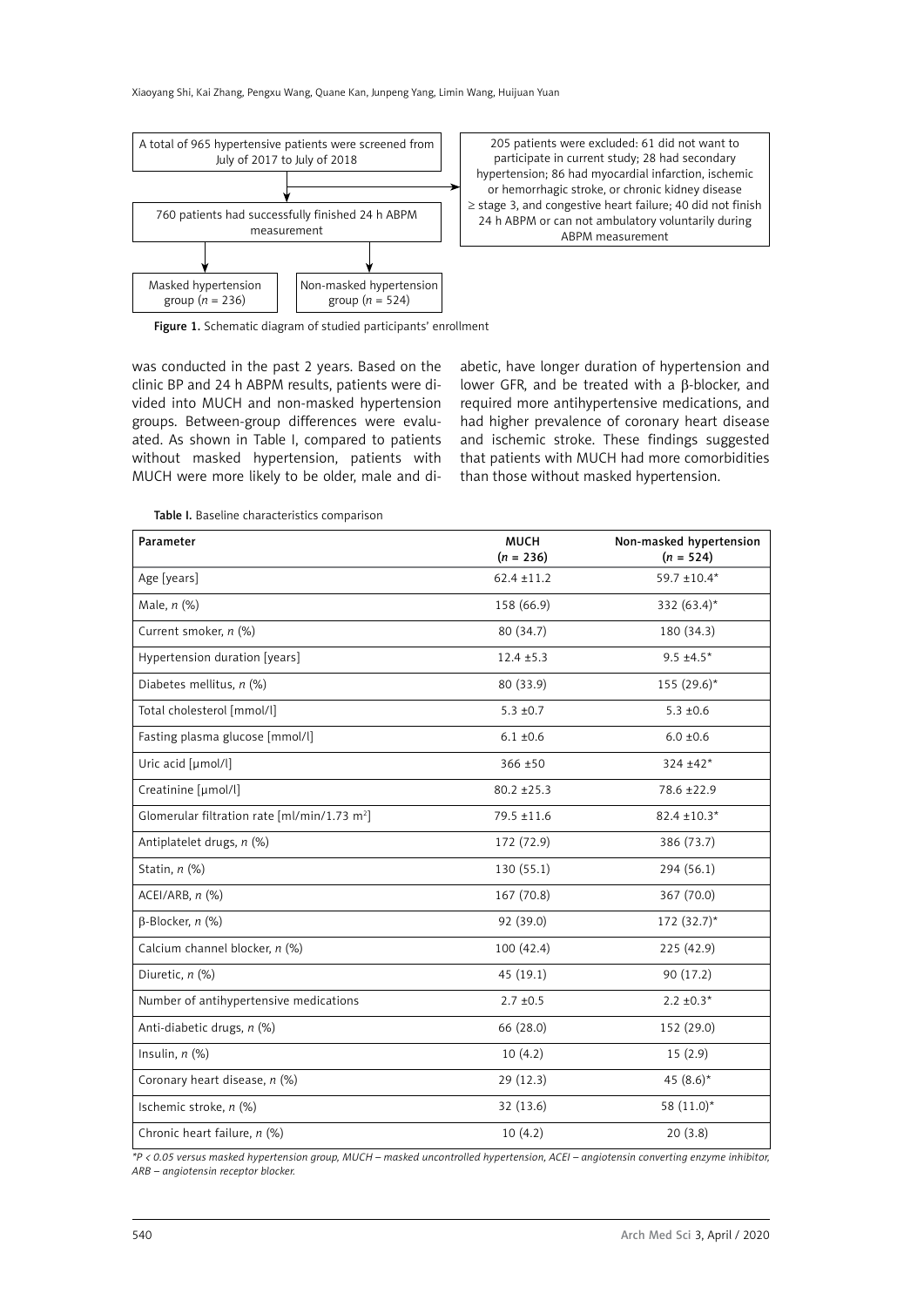#### Clinic BP and 24 h ABPM comparison

As presented in Table II, no significant differences in clinic BP were observed between MUCH and non-masked hypertension groups. However, compared to the non-masked hypertension group, patients with MUCH had significantly higher 24 h systolic BP (135 ±10 mm Hg vs. 128 ±8 mm Hg), daytime systolic BP (142  $\pm$  6 mm Hg vs. 130 ±4 mm Hg) and diastolic BP (89 ±4 mm Hg vs. 78 ±6 mm Hg). These findings suggested that patients with MUCH had higher out-of-clinic BP, especially during the daytime period.

#### Association of masked hypertension and cardiovascular disease

Logistic regression analysis was performed to evaluate the association of MUCH and cardiovascular disease. As shown in Table III, in the unadjusted model, the odds ratio (OR) of masked hypertension for cardiovascular disease was 2.32. With stepwise regression analysis, even after adjustment for potential confounding factors from demographics, comorbidities, medications used and clinic BP, MUCH was still independently associated with cardiovascular disease, with OR of

1.38 and 95% confidence interval of 1.17–1.62. These findings indicate that MUCH might increase the risk of cardiovascular disease in treated hypertensive patients.

#### Discussion

Data from our current study show that the prevalence of MUCH in treated hypertensive patients is not low, and compared to patients without masked hypertension, those with MUCH have a significantly higher prevalence of cardiovascular diseases. After adjusting for potential confounding factors, MUCH is still independently associated with prevalent cardiovascular disease.

It is well known that the diagnosis of hypertension is traditionally defined by the clinic BP [22–24]. Prior randomized clinical trials and metaanalysis have consistently demonstrated that reducing clinic BP can improve cardiovascular outcomes [25–29]. With the advent and advancement of 24 h ABPM, out-of-clinic BP can be captured and used for evaluating daytime and nighttime BP changes [30, 31]. Interestingly and importantly, accumulating evidence shows that a substantial proportion of patients with controlled clinic BP have increased BP at home, which is now named masked

| <b>Variables</b>                       | <b>MUCH</b><br>$(n = 236)$ | Non-masked hypertension<br>$(n = 524)$ |  |
|----------------------------------------|----------------------------|----------------------------------------|--|
| Clinic systolic BP [mm Hg]             | $126 + 9$                  | $125 + 12$                             |  |
| Clinic diastolic BP [mm Hg]            | $67 + 10$                  | $68 + 9$                               |  |
| Clinic heart rate [beat per minute]    | $70 + 14$                  | $73 + 9$                               |  |
| 24 h systolic BP [mm Hg]               | $135 + 10$                 | $128 \pm 6^*$                          |  |
| 24 h diastolic BP [mm Hg]              | $72 + 8$                   | $68 + 8$                               |  |
| 24 heart rate [beat per minute]        | $74 + 10$                  | $70 + 12$                              |  |
| Daytime SBP [mm Hg]                    | $141 + 6$                  | $130 + 4*$                             |  |
| Daytime DBP [mm Hg]                    | $89 + 4$                   | $78 + 6*$                              |  |
| Daytime heart rate [beats per minute]  | $82 + 10$                  | $75 + 9*$                              |  |
| Nighttime SBP [mm Hg]                  | $130 + 6$                  | $126 + 7$                              |  |
| Nighttime DBP [mm Hg]                  | $68 + 7$                   | $64 + 5$                               |  |
| Nighttime heart rate [beat per minute] | $69 + 6$                   | $66 + 5$                               |  |

Table II. Clinic BP and 24 h ABPM comparison

Table III. Association of masked uncontrolled hypertension and cardiovascular disease

*\*P < 0.05 versus masked hypertension group, MUCH – masked uncontrolled hypertension, BP – blood pressure.*

| Unadjusted                           | Model 1           | Model 2           | Model 3           | Model 4           |  |  |
|--------------------------------------|-------------------|-------------------|-------------------|-------------------|--|--|
| Odds ratio (95% confidence interval) |                   |                   |                   |                   |  |  |
| $2.32(1.96-2.97)$                    | $2.02(1.69-2.62)$ | $1.85(1.45-2.34)$ | $1.63(1.29-2.08)$ | $1.38(1.17-1.62)$ |  |  |

*Model 1 – adjusted for age and male gender, model 2 – adjusted for model 1 + current smoker, hypertension duration, diabetes mellitus, total cholesterol, uric acid and GFR, model 3 – adjusted for model 1 + model 2 + antiplatelet, statin, antihypertensive medications, antidiabetic medications, model 4 – adjusted for model 1 + model 2 + model 3 + clinic BP.*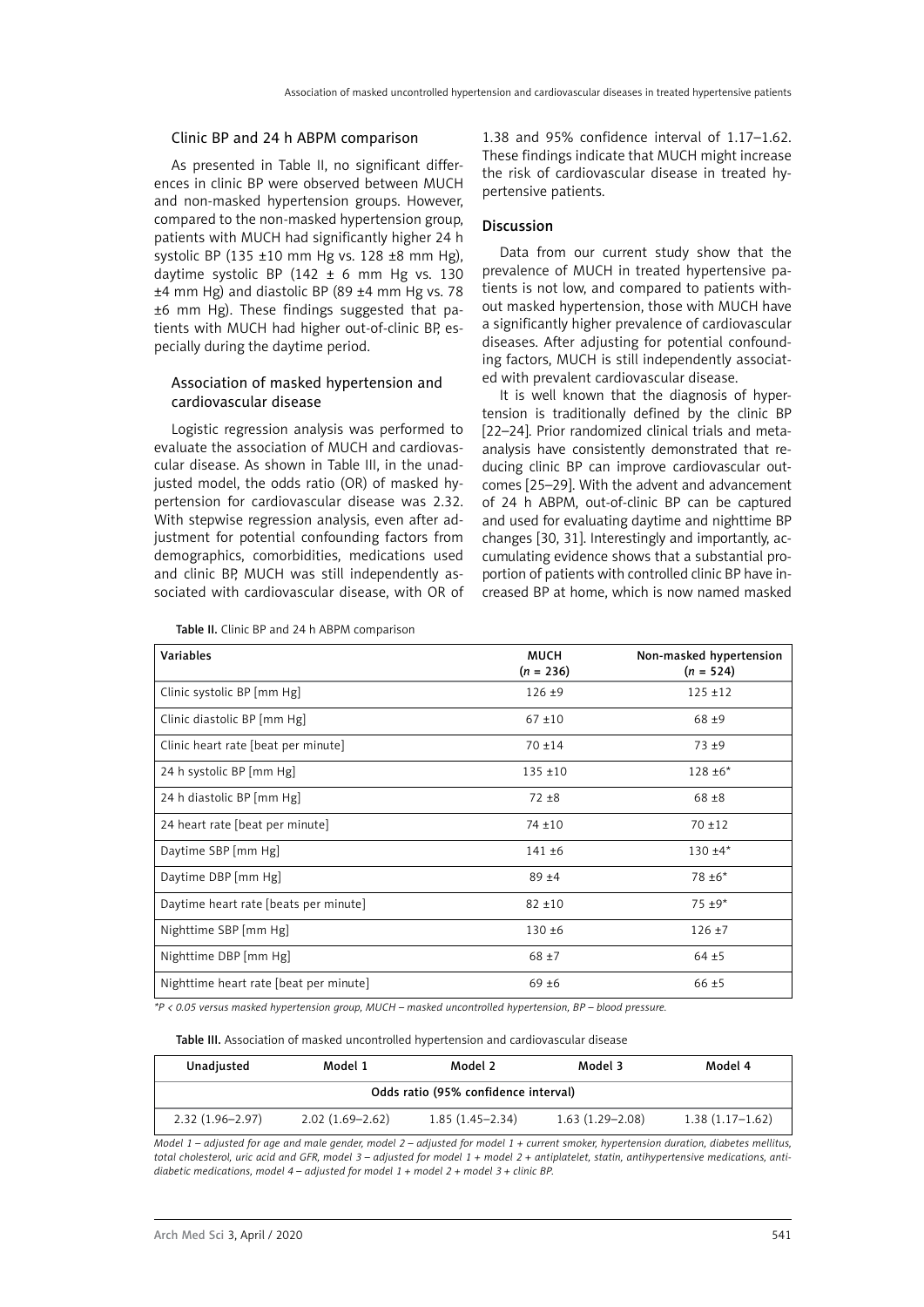hypertension. Furthermore, observational studies have also indicated that those with masked hypertension have higher cardiovascular risk than those without masked hypertension [17]. However, some other studies did not observe such an association after adjustment for potential confounding factors [32]. Recently, one systemic review and meta-analysis indicated that in 30 352 treated hypertensive patients with normal clinic BP, risks of cardiovascular events and all-cause mortality were higher in those with MUCH [33], which was defined by the same criteria as those used in our current study. Consistent with the recent published systemic review and meta-analysis [33], our current study also showed that in treated Chinese hypertensive patients, compared to those without masked hypertension, patient with MUCH had a higher absolute and relative risk of prevalent cardiovascular diseases. Findings from our current study support the notion that a future randomized clinical trial should be conducted to evaluate whether improvement of out-of-clinic BP could further reduce cardiovascular risk in MUCH patients [34].

In one large population study, Banegas *et al.* reported that from 62 788 patients with treated BP in the Spanish registry, nearly 31.1% had MUCH [35]. Interestingly, in our current study, we also observed that the prevalence of MUCH in Chinese treated hypertensive patients was nearly 31%. However, in a prior study the authors used 24 h BP as diagnostic criteria versus daytime BP as diagnostic criteria in our current study.

Notably, as presented in Table II, we observed that the clinic BP in both groups was similar. However, compared to patients without masked hypertension, those with MUCH had significant higher 24 h systolic BP, daytime systolic BP and daytime diastolic BP, which might be due to higher sympathetic output in these populations [31, 35]. Indeed, the daytime HR was significantly higher in the MUCH group versus the non-masked hypertension group. Interestingly, although nighttime BP was also higher in the MUCH group, these differences did not achieve statistical significance. Previously some studies indicated that one of the potential mechanisms related to MUCH was increased sympathetic output during sleep [31, 35]. However, findings from our current study did not support this hypothesis. Future studies are needed to further corroborate our current findings.

Compared to non-masked hypertension, we found that patients with MUCH had more co-morbidities at baseline. Due to our cross-sectional design, we were unsure whether masked hypertension contributed to these co-morbid conditions or vice versa. Nevertheless, data from our current study provide insight into the relationship between MUCH and prevalent cardiovascular disease in Chinese treated hypertensive patients.

The definition of masked hypertension used in our current study is based on the ESH/ESC consensus, which is also consistent with a recent published meta-analysis [31, 35]. Therefore, we considered that future studies in both Chinese hypertensive patients and other ethnic populations can use the same definition to corroborate our current findings. Since our current study was an observational study, we have no idea whether the findings from our current study could influence the treatment strategies in the future. However, in line with accumulating evidence, one may anticipate that treatment for correcting masked hypertension may be beneficial to improve cardiovascular outcomes.

One important thing that needs to be addressed is that in our current study, we measured clinic BP based on the JNC 7 recommendation. However, some differences between clinic BP measurements were noted between the JNC 7 and the new 2017 ACC/AHA Hypertension guideline [36]. Therefore, we were unsure whether the used BP measurement approach recommended by the new guideline would influence our current findings or not. In addition, the new guideline used 130/80 to define hypertension, which was different from our current study. Regarding the lower diagnostic threshold of clinic BP, one may speculate that the prevalence of masked hypertension might be higher, and the odds of MUCH and prevalent cardiovascular disease might be increased. However, the protocol of our current study was designed before the new guideline was released and China's Hypertension Committee continued to use 140/90 for diagnostic criteria [37]. Therefore, future studies are needed to corroborate our current finding using the new recommended approach to measure clinic BP.

There are some limitations of our current study that need to be addressed. First, the cross-sectional and observational design did not allow us to infer a causal relationship between MUCH and cardiovascular diseases. Second, despite adjustment for potential confounding factors in the regression model, undetected and unmeasured biases could still exist which in turn could influence the association between MUCH and cardiovascular disease. Third, since participants were enrolled from China, findings from our current study could not be extrapolated to other ethnic groups. Last but not least, BP measurement and hypertension diagnostic criteria in our current were based on the JNC 7 guideline recommendation, which was also consistent with China's Hypertension guideline [37]. We were unsure whether the findings of our current study could be replicated if BP measurement and hypertension diagnostic criteria were evaluated using the new ACC/AHA hypertension guideline. A future study is needed to validate our findings.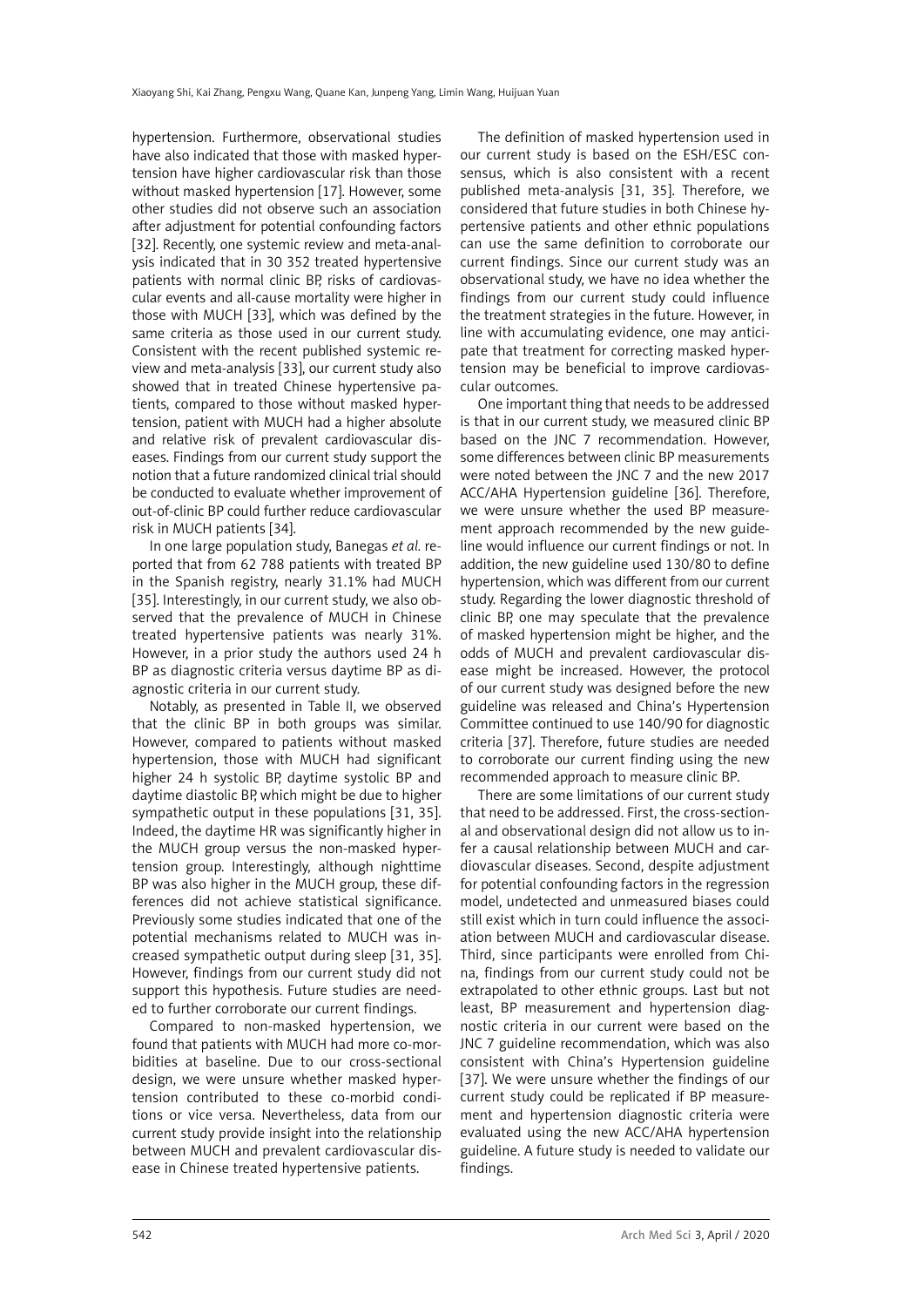In conclusion, our current study indicates that in China's treated hypertensive patients, MUCH is associated with higher prevalence of cardiovascular disease. Future studies are needed to evaluate whether improvement of masked hypertension could confer cardiovascular benefits to these patients.

#### Acknowledgments

Xiaoyang Shi and Kai Zhang are co-first authors and contributed equally to the work. We greatly appreciate Dr. Zhang for assisting us in conducting statistical analysis and also critically revising our paper.

Funding: Henan Provincial Medical Science and Technology Project (2018020204).

# Conflict of interest

The authors declare no conflict of interest.

#### References

- 1. Zanchetti A, Liu L, Mancia G, et al. Blood pressure and LDL-cholesterol targets for prevention of recurrent strokes and cognitive decline in the hypertensive patient: design of the European Society of Hypertension-Chinese Hypertension League Stroke in Hypertension Optimal Treatment randomized trial. J Hypertens 2014; 32: 1888-97.
- 2. Lu J, Lu Y, Wang X, et al. Prevalence, awareness, treatment, and control of hypertension in China: data from 1.7 million adults in a population-based screening study (China PEACE Million Persons Project). Lancet 2017; 390: 2549-58.
- 3. Ninomiya T, Perkovic V, Turnbull F, et al. Blood pressure lowering and major cardiovascular events in people with and without chronic kidney disease: meta-analysis of randomised controlled trials. BMJ 2013; 347: f5680.
- 4. Salles GF, Leite NC, Pereira BB, Nascimento EM, Cardoso CR. Prognostic impact of clinic and ambulatory blood pressure components in high-risk type 2 diabetic patients: the Rio de Janeiro type 2 Diabetes Cohort Study. J Hypertens 2013; 31: 2176-86.
- 5. Thomopoulos C, Parati G, Zanchetti A. Effects of blood pressure lowering on outcome incidence in hypertension: 3. Effects in patients at different levels of cardiovascular risk: overview and meta-analyses of randomized trials. J Hypertens 2014; 32: 2305-14.
- 6. Muntner P, Levitan EB, Lynch AI, et al. Effect of chlorthalidone, amlodipine, and lisinopril on visit-to-visit variability of blood pressure: results from the Antihypertensive and Lipid-Lowering Treatment to Prevent Heart Attack Trial. J Clin Hypertens 2014; 16: 323-30.
- 7. Wang C, Gong WY, Zhang J, et al. Disparate assessment of clinic blood pressure and ambulatory blood pressure in differently aged patients with chronic kidney disease. Int J Cardiol 2015; 183: 54-62.
- 8. Morris JH, Bisognano JD. Masked hypertension: finding trouble under the disguise. Circ Cardiovasc Qual Outcomes 2017; 10: pii: e003945.
- 9. Kushiro T, Kario K, Saito I, et al. Increased cardiovascular risk of treated white coat and masked hypertension in patients with diabetes and chronic kidney disease: the HONEST Study. Hypertens Res 2017; 40: 87-95.
- 10. Erdem F, Cakır U, Yıldırım O, et al. A new diagnostic tool for masked hypertension: impaired sleep quality. Arch Med Sci 2016; 12: 1207-13.
- 11. Melgarejo JD, Maestre GE, Thijs L, et al. Prevalence, treatment, and control rates of conventional and ambulatory hypertension across 10 populations in 3 continents. Hypertension 2017; 70: 50-58.
- 12. Schwartz JE, Burg MM, Shimbo D, et al. Clinic blood pressure underestimates ambulatory blood pressure in an untreated employer-based us population: results from the masked hypertension study. Circulation 2016; 134: 1794-807.
- 13. Mallion JM, Genès N, Vaur L, et al. Detection of masked hypertension by home blood pressure measurement: is the number of measurements an important issue. Blood Press Monit 2004; 9: 301-5.
- 14. Mazidi M, Penson P, Banach M. Association between telomere length and complete blood count in US adults. Arch Med Sci 2017; 13: 601-5.
- 15. Ohkubo T, Kikuya M, Metoki H, et al. Prognosis of "masked" hypertension and "white-coat" hypertension detected by 24-h ambulatory blood pressure monitoring 10-year follow-up from the Ohasama study. J Am Coll Cardiol 2005; 46: 508-15.
- 16. Bobrie G, Chatellier G, Genes N, et al. Cardiovascular prognosis of "masked hypertension" detected by blood pressure self-measurement in elderly treated hypertensive patients. JAMA 2004; 291: 1342-9.
- 17. Shimada K, Fujita T, Ito S, et al. The importance of home blood pressure measurement for preventing stroke and cardiovascular disease in hypertensive patients: a sub-analysis of the Japan Hypertension Evaluation with Angiotensin II Antagonist Losartan Therapy (J-HEALTH) study, a prospective nationwide observational study. Hypertens Res 2008; 31: 1903-11.
- 18. Hansen TW, Kikuya M, Thijs L, et al. Prognostic superiority of daytime ambulatory over conventional blood pressure in four populations: a meta-analysis of 7,030 individuals. J Hypertens 2007; 25: 1554-64.
- 19. Parati G, Stergiou G, O'Brien E, et al. European Society of Hypertension practice guidelines for ambulatory blood pressure monitoring. J Hypertens 2014; 32: 1359-66.
- 20. K/DOQI clinical practice guidelines for chronic kidney disease: evaluation, classification, and stratification. Am J Kidney Dis 2002; 39 (2 Suppl 1): S1-266.
- 21. Chobanian AV, Bakris GL, Black HR, et al. The Seventh Report of the Joint National Committee on Prevention, Detection, Evaluation, and Treatment of High Blood Pressure: the JNC 7 report. JAMA 2003; 289: 2560-72.
- 22. James PA, Oparil S, Carter BL, et al. 2014 evidence-based guideline for the management of high blood pressure in adults: report from the panel members appointed to the Eighth Joint National Committee (JNC 8). JAMA 2014; 311: 507-20.
- 23. Mancia G, Fagard R, Narkiewicz K, et al. 2013 ESH/ESC Guidelines for the management of arterial hypertension: the Task Force for the management of arterial hypertension of the European Society of Hypertension (ESH) and of the European Society of Cardiology (ESC). J Hypertens 2013; 31: 1281-357.
- 24. Bromfield SG, Ngameni CA, Colantonio LD, et al. Blood pressure, antihypertensive polypharmacy, frailty, and risk for serious fall injuries among older treated adults with hypertension. Hypertension 2017; 70: 259-66.
- 25. Wright JT, Whelton PK, Reboussin DM. A randomized trial of intensive versus standard blood-pressure control. N Engl J Med 2016; 374: 2294.